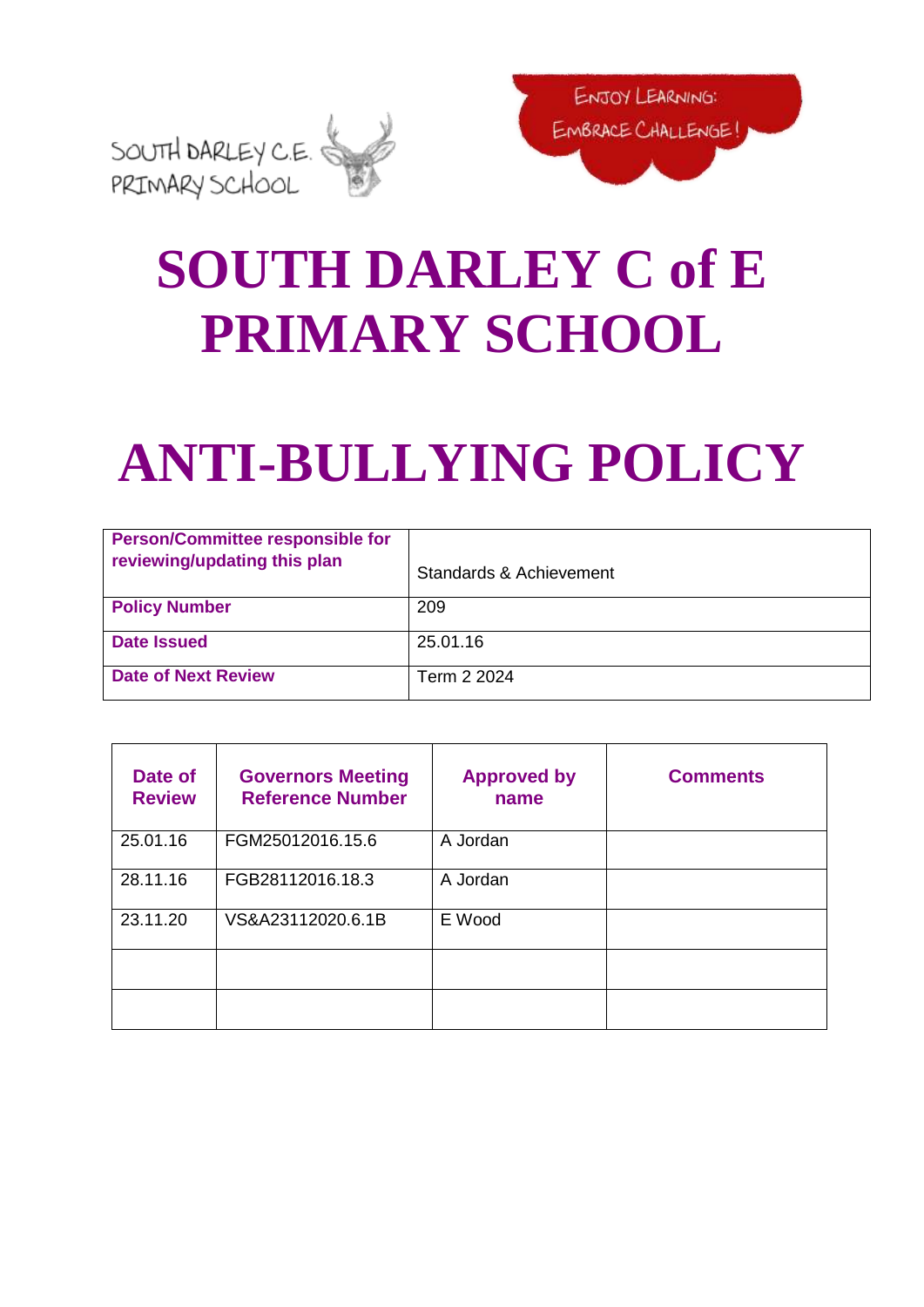## **South Darley CE Primary School Anti-Bullying Policy**

#### **Introduction**

At South Darley CE Primary School we aim to provide a safe, caring and friendly environment for all our pupils to allow them to learn effectively, improve their life chances and help them maximise their potential.

We would expect pupils to feel safe in and out of school, including an understanding of the issues relating to safety, such as bullying. We also want them to feel confident to seek support from school should they feel unsafe.

#### **Objectives of this Policy**

This policy outlines what South Darley CE Primary School will do to prevent and tackle bullying. The policy has been drawn up through the involvement of the whole school community and we are committed to developing an anti-bullying culture whereby no bullying, including between adults or adults and children and young people will be tolerated.

#### **Roles and Responsibilities**

Our school community

- Discusses, monitors and reviews our anti-bullying policy and practice on a regular basis.
- Supports all staff to promote positive relationships to prevent bullying.
- Will intervene by identifying and tackling bullying behaviour appropriately and promptly.
- Ensures that pupils are aware that all bullying concerns will be dealt with sensitively and effectively; that pupils feel safe to learn; and that pupils abide by the anti-bullying policy.
- Reports back to parents/carers regarding concerns on bullying and deals promptly with complaints. Parents/ carers in turn work with the school to uphold the anti-bullying policy.
- Seeks to learn from good anti-bullying practice elsewhere and utilises support from the Local Authority and other relevant organisations when appropriate

The Headteacher – has overall responsibility for the policy and its implementation and liaising with the Governing Body, parents/carers, LA and outside agencies. The Headteacher currently also takes on the role of an anti-bullying co-ordinator who will have general responsibility for handling the implementation of this policy.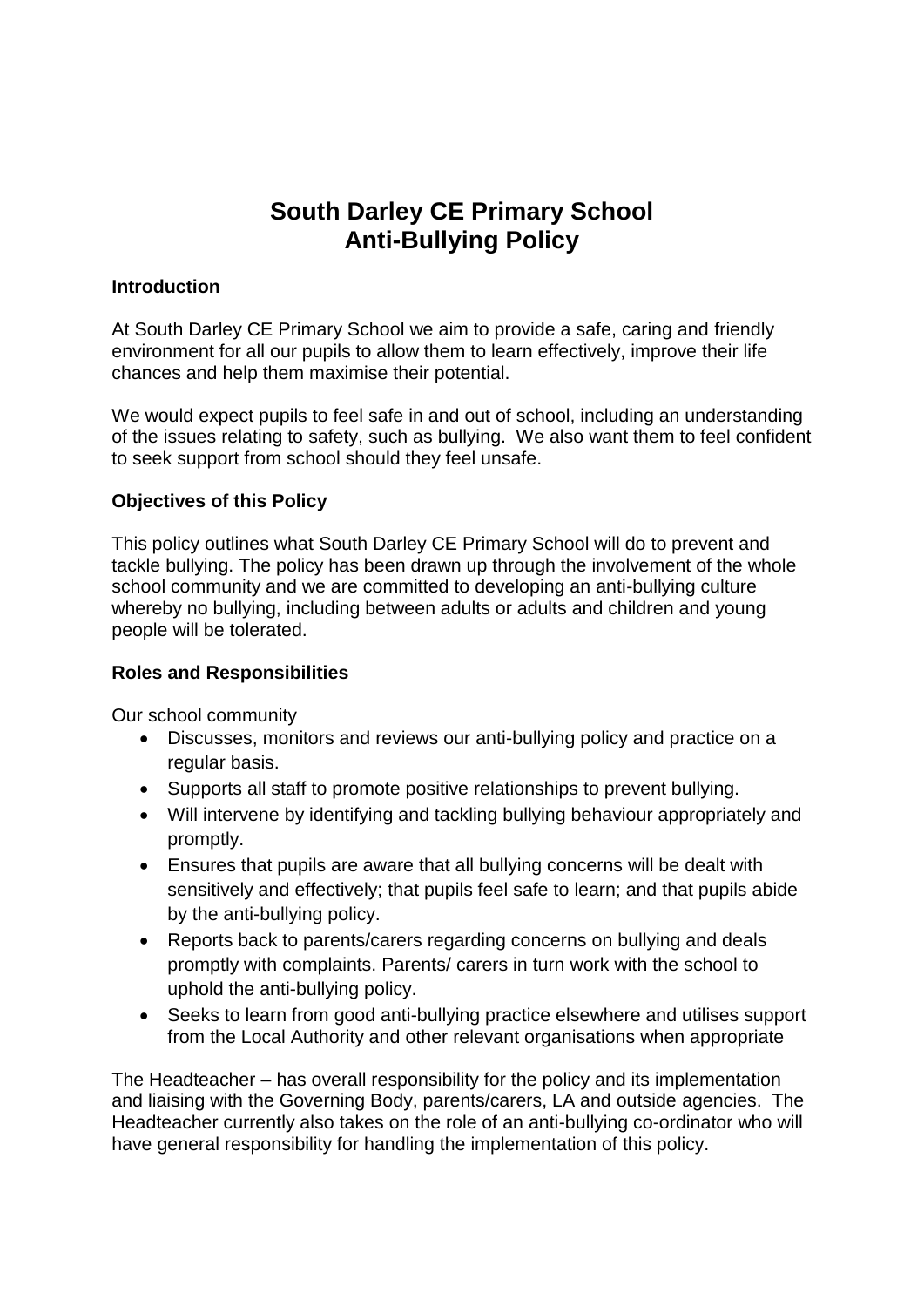The responsibilities of the anti-bullying co-ordinator include:-

- Policy development and review involving pupils, staff governors, parents/carers and relevant local agencies;
- Implementing the policy and monitoring and assessing its effectiveness in practice;
- Ensuring evaluation takes place and that this informs policy review
- Managing bullying incidents
- Managing the reporting and recording of bullying incidents
- Assessing and co-ordinating training and support for staff and parents/carers where appropriate; and
- Co-ordinating strategies for preventing bullying behaviour.

#### **Definition of Bullying**

Bullying is "Behaviour by an individual or a group, usually repeated over time that intentionally hurts another individual either physically or emotionally and involves an imbalance of power". (DfE "Preventing and Tackling Bullying", October 2014)

Bullying can include: name calling, taunting, mocking, making offensive comments; kicking; hitting; taking belongings; producing offensive graffiti; gossiping; excluding people from groups and spreading hurtful and untruthful rumours. This includes the same inappropriate and harmful behaviours expressed via digital devices (cyberbullying) such as the sending of inappropriate messages by phone, text, Instant Messenger, through websites and social media sites and apps, and sending offensive or degrading images by mobile phone or via the internet.

#### **Forms of bullying covered by this Policy**

Bullying can happen to anyone. This policy covers all types of bullying including:

- Bullying related to race, religion or culture.
- Bullying related to SEND (Special Educational Needs or Disability).
- Bullying related to appearance or physical/mental health conditions.
- Bullying related to sexual orientation (homophobic and biphobic bullying).
- Bullying of young carers, children in care or otherwise related to home circumstances.
- Sexist, sexual and transphobic bullying.
- Bullying via technology "cyberbullying"

#### **Preventing, identifying and responding to bullying**

The school community will:

- Create and support an inclusive environment which promotes a culture of mutual respect, consideration and care for others which will be upheld by all.
- Work with staff and outside agencies to identify all forms of prejudice-driven bullying.
- Actively provide systematic opportunities to develop pupils' social and emotional skills, including their resilience.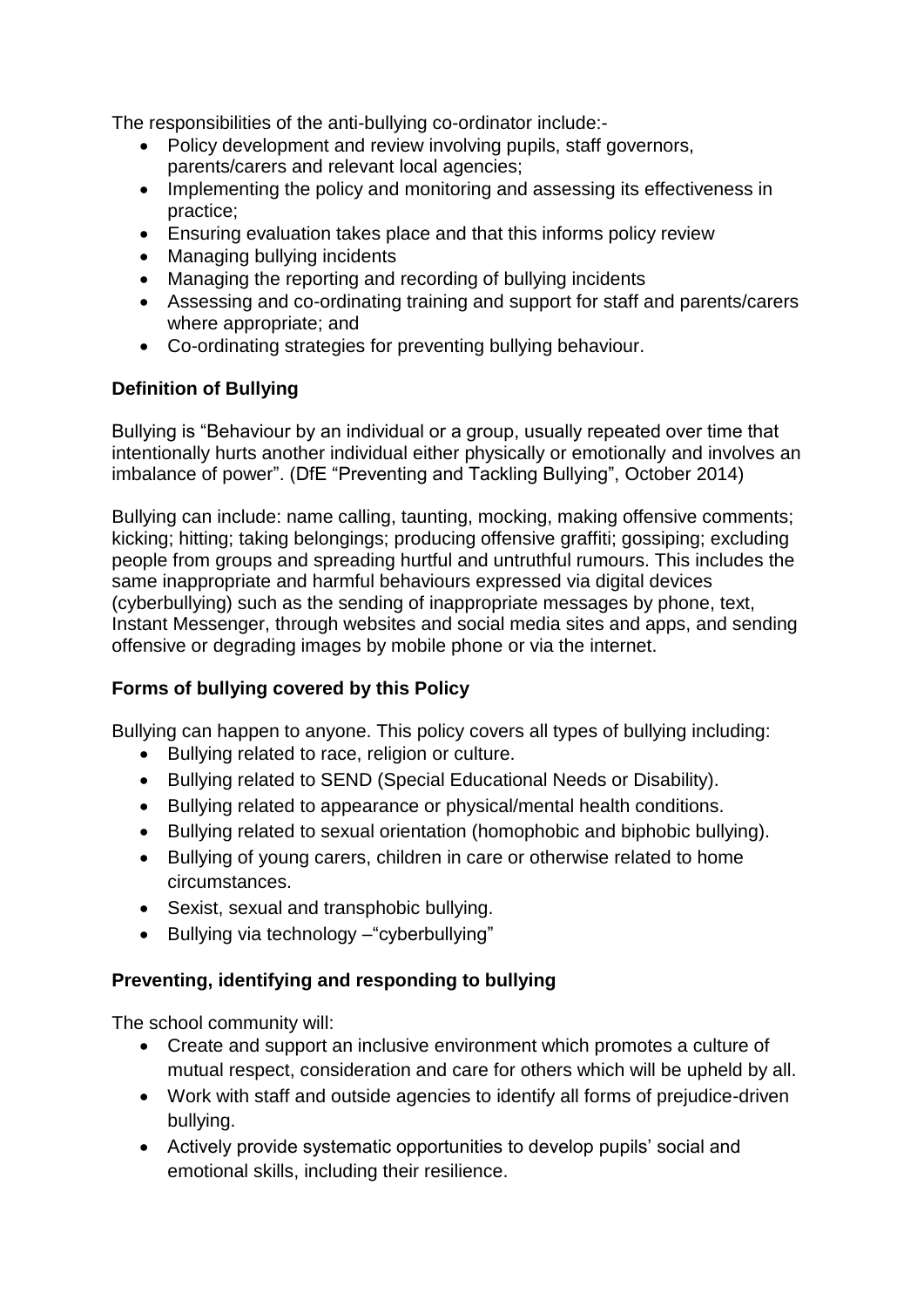- Recognise that bullying can be perpetrated or experienced by any member of the community, including adults and children (peer on peer abuse).
- Provide a range of approaches for pupils, staff and parents/carers to access support and report concerns.
- Challenge practice which does not uphold the values of tolerance, nondiscrimination and respect towards others.
- Consider all opportunities for addressing bullying in all forms throughout the curriculum and supported with a range of approaches such as through displays, assemblies, peer support and the school/student council.
- Regularly update and evaluate our approaches to take into account the developments of technology and provide up-to-date advice and education to all members of the community regarding positive online behaviour.
- Train all staff including teaching staff, support staff (including administration staff, lunchtime support staff and site support staff) and pastoral staff to identify all forms of bullying, follow the school policy and procedures (including recording and reporting incidents).
- Proactively gather and record concerns and intelligence about bullying incidents and issues so as to effectively develop strategies to prevent bullying from occurring.
- Actively create "safe spaces" for vulnerable children and young people.
- Use a variety of techniques to resolve the issues between those who bully and those who have been bullied.
- Work with other agencies and the wider school community to prevent and tackle concerns.
- Celebrate success and achievements to promote and build a positive school ethos.
- Be encouraged to use social media positively and responsibly.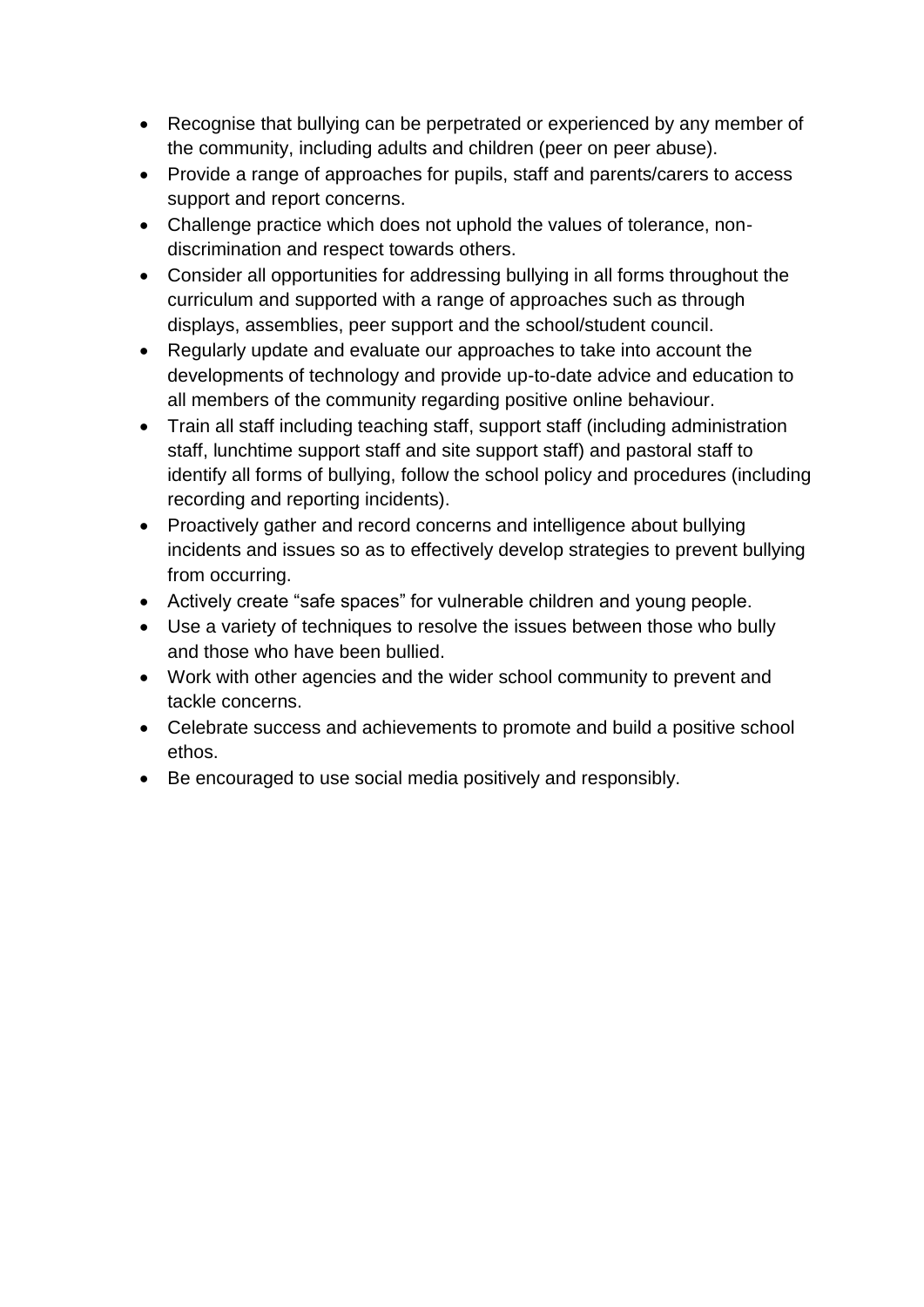#### **Involvement of pupils**

We will:

- Regularly canvas children and young people's views on the extent and nature of bullying.
- Ensure that all pupils know how to express worries and anxieties about bullying.
- Ensure that all pupils are aware of the range of sanctions which may be applied against those engaging in bullying.
- Involve pupils in anti-bullying campaigns in schools and embedded messages in the wider school curriculum.
- Publicise the details of help lines and websites.
- Offer support to pupils who have been bullied and to those who are bullying in order to address the problems they have.

#### **Liaison with parents and carers**

We will:

- Make sure that key information (including policies and named points of contact) about bullying is available to parents/carers in a variety of formats.
- Ensure that all parents/carers know who to contact if they are worried about bullying.
- Ensure all parents/carers know about our complaints procedure and how to use it effectively to raise concerns in an appropriate manner.
- Ensure all parents/carers know where to access independent advice about bullying.
- Work with all parents/carers and the local community to address issues beyond the school gates that give rise to bullying.
- Ensure that parents work with the school to role model positive behaviour for pupils, both on and offline.

#### **Links with other school policies and practices**

This Policy links with a number of other school policies, practices and action plans including:

- Behaviour and discipline policy
- Complaints Policy
- Safeguarding and child protection policies
- Confidential Reporting Code
- E-Safety Policy
- Positive Behaviour Support (including Physical Interventions) Policy
- Health, Safety & Welfare Policy
- Home School Agreement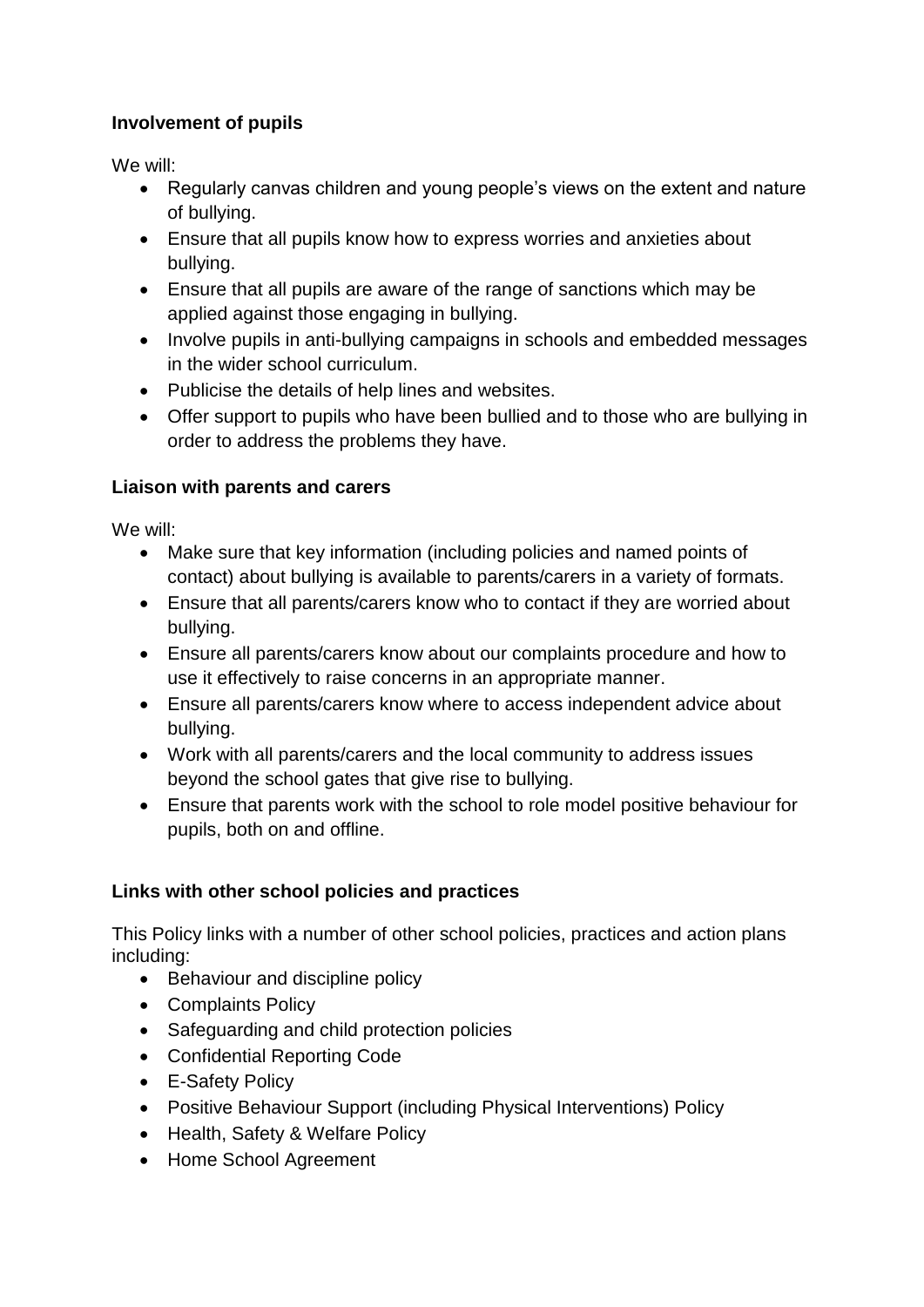- Equality Policy
- Curriculum Plan

#### **Links to legislation**

There are a number of pieces of legislation which set out measures and actions for schools in response to bullying as well as criminal law. These may include (but are not limited to):

- The Education and Inspection Act 2006, 2011
- The Equality Act 2010
- The Children Act 1989
- Protection from Harassment Act 1997
- The Malicious Communications Act 1988
- Public Order Act 1986
- The Computer Misuse Act 1990

#### **Responsibilities**

It is the responsibility of:

- School Governors to take a lead role in monitoring and reviewing this policy.
- Governors, the Headteacher, Senior Managers, Teaching and Non-Teaching staff to be aware of this policy and implement it accordingly.
- The Headteacher to communicate the policy to the school community and to ensure that disciplinary measures are applied fairly, consistently and reasonably.
- Staff to support and uphold the policy
- Parents/carers to support their children and work in partnership with the school
- Pupils to abide by the policy.

The named Governor with lead responsibility for this policy is: **Mr Kevin Dean**

The named member of staff with lead responsibility for this policy is: **Mr Paul Wilde**

#### **Monitoring & review, policy into practice**

This policy will be monitored and reviewed on a rolling 4 year cycle unless superseded by a change in national guidance or a new model policy is introduced.

The named Governor for bullying will report on a regular basis to the governing body on incidents of bullying and outcomes. The school will ensure that they regularly monitor and evaluate mechanisms to ensure that the policy is being consistently applied. Any issues identified will be incorporated into the school's action planning.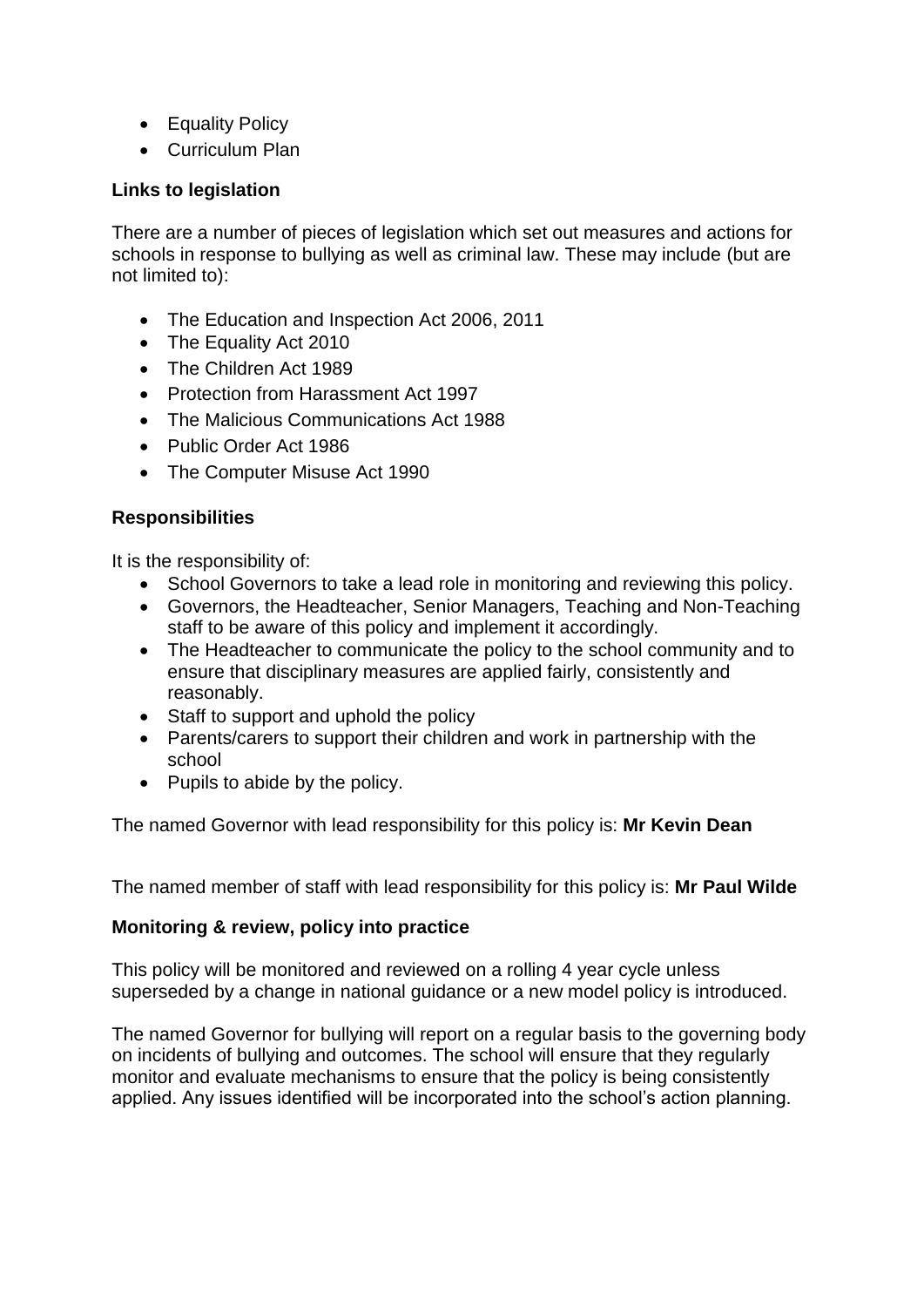### **Supporting Organisations and Guidance**

- Anti-Bullying Alliance: [www.anti-bullyingalliance.org.uk](http://www.anti-bullyingalliance.org.uk/)
- Childline: [www.childline.org.uk](http://www.childline.org.uk/)
- DfE: "Preventing and Tackling Bullying. Advice for headteachers, staff and governing bodies", and ["Supporting children and young people who are bullied:](https://www.gov.uk/government/uploads/system/uploads/attachment_data/file/292505/supporting_bullied_children_advice.pdf)  [advice for schools"](https://www.gov.uk/government/uploads/system/uploads/attachment_data/file/292505/supporting_bullied_children_advice.pdf) October 2014: <https://www.gov.uk/government/publications/preventing-and-tackling-bullying>
- DfE: "No health without mental health": [https://www.gov.uk/government/publications/no-health-without-mental-health-a](https://www.gov.uk/government/publications/no-health-without-mental-health-a-cross-government-outcomes-strategy)[cross-government-outcomes-strategy](https://www.gov.uk/government/publications/no-health-without-mental-health-a-cross-government-outcomes-strategy)
- Family Lives: [www.familylives.org.uk](http://www.familylives.org.uk/)
- Kidscape: [www.kidscape.org.uk](http://www.kidscape.org.uk/)
- MindEd: [www.minded.org.uk](http://www.minded.org.uk/)
- NSPCC: [www.nspcc.org.uk](http://www.nspcc.org.uk/)
- PSHE Association: [www.pshe-association.org.uk](http://www.pshe-association.org.uk/)
- Restorative Justice Council: [www.restorativejustice.org.uk](http://www.restorativejustice.org.uk/)
- The Diana Award: [www.diana-award.org.uk](http://www.diana-award.org.uk/)
- Victim Support: [www.victimsupport.org.uk](http://www.victimsupport.org.uk/)
- Young Minds: [www.youngminds.org.uk](http://www.youngminds.org.uk/)
- Young Carers: [www.youngcarers.net](http://www.youngcarers.net/)

#### **Cyberbullying**

- Childnet International: [www.childnet.com](http://www.childnet.com/)
- Digizen: [www.digizen.org](http://www.digizen.org/)
- Internet Watch Foundation: [www.iwf.org.uk](http://www.iwf.org.uk/)
- Think U Know: [www.thinkuknow.co.uk](http://www.thinkuknow.co.uk/)
- UK Safer Internet Centre: [www.saferinternet.org.uk](http://www.saferinternet.org.uk/)

#### **LGBT**

- EACH: [www.eachaction.org.uk](http://www.eachaction.org.uk/)
- Pace: [www.pacehealth.org.uk](http://www.pacehealth.org.uk/)
- Schools Out: [www.schools-out.org.uk](http://www.schools-out.org.uk/)
- Stonewall: [www.stonewall.org.uk](http://www.stonewall.org.uk/)

#### **SEND**

- Changing Faces: [www.changingfaces.org.uk](http://www.changingfaces.org.uk/)
- Mencap: [www.mencap.org.uk](http://www.mencap.org.uk/)
- DfE: SEND code of practice: <https://www.gov.uk/government/publications/send-code-of-practice-0-to-25>

#### **Racism and Hate**

- Anne Frank Trust: [www.annefrank.org.uk](http://www.annefrank.org.uk/)
- Kick it Out: [www.kickitout.org](http://www.kickitout.org/)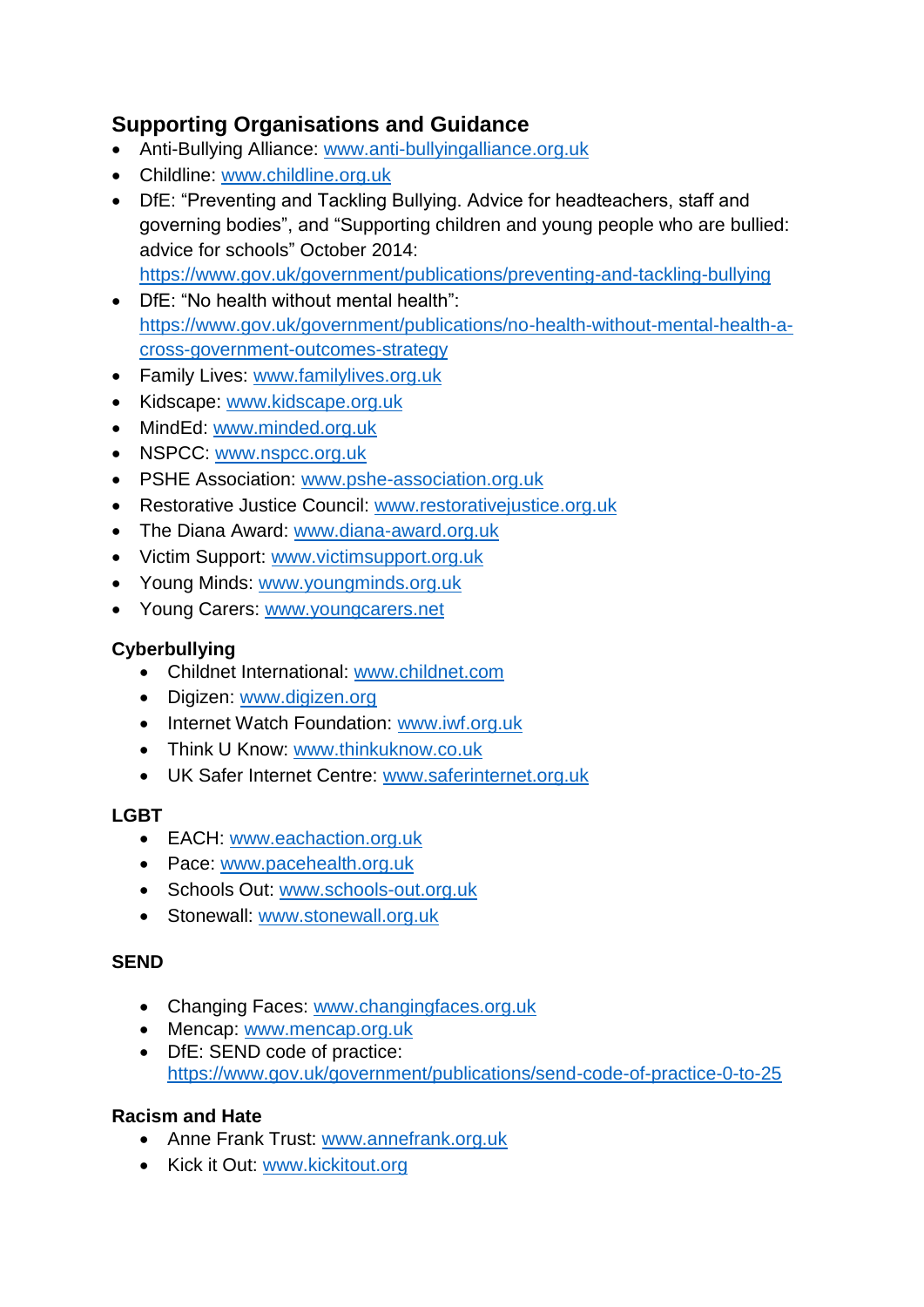- Report it: [www.report-it.org.uk](http://www.report-it.org.uk/)
- Stop Hate: [www.stophateuk.org](http://www.stophateuk.org/)
- Show Racism the Red Card: [www.srtrc.org/educational](http://www.srtrc.org/educational)
- Educate against Hate: [www.educateagainsthate.com/](http://www.educateagainsthate.com/)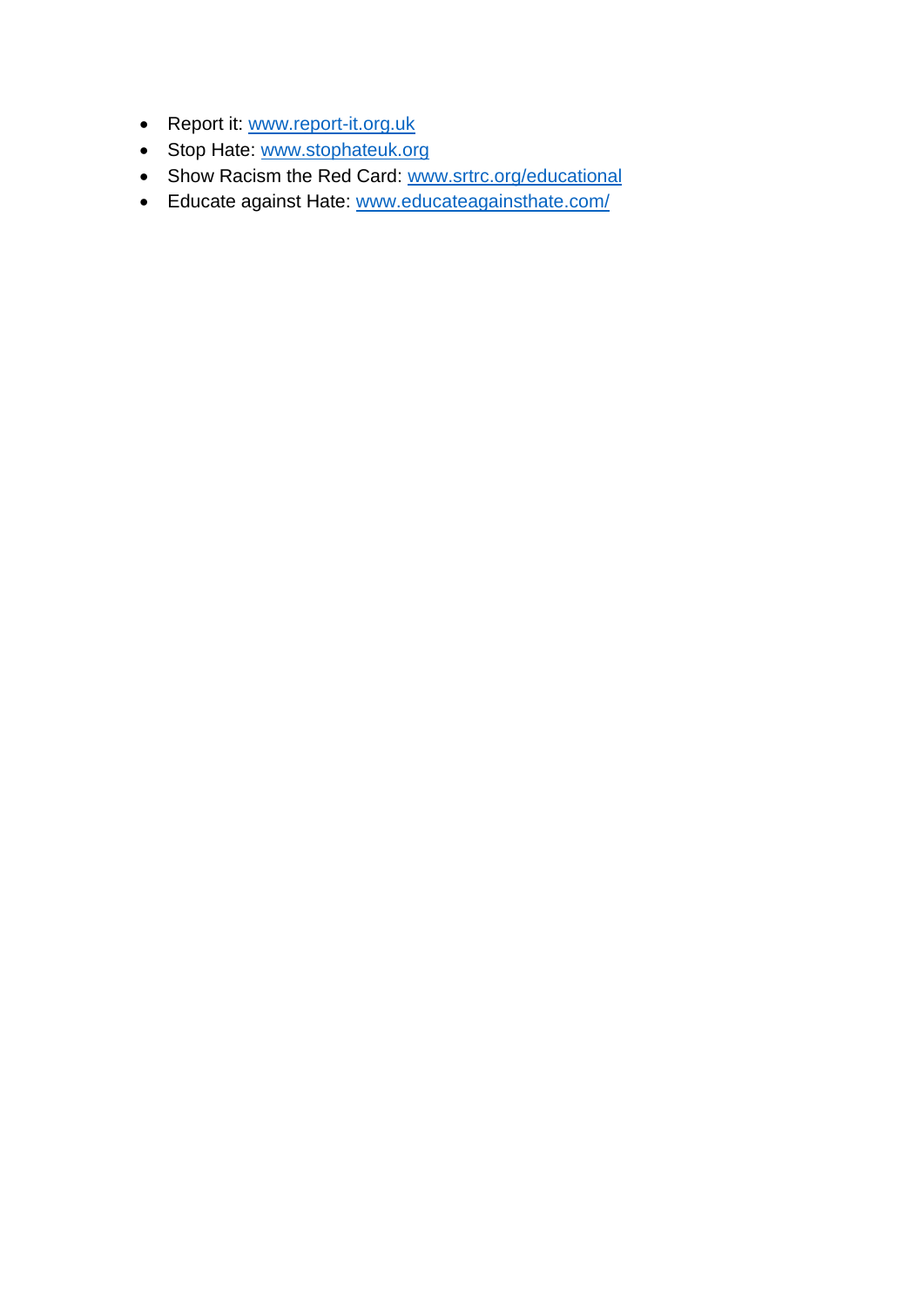#### **Additional Content**

#### **Dealing with Bullying Incidents**

The following steps may be taken when dealing with all incidents of bullying reported to the school:

- If bullying is suspected or reported, the incident will be dealt with immediately by the member of staff who has been approached.
- A clear and precise account of the incident will be recorded and given to the head teacher and/or designated safeguarding lead.
- The head teacher/ designated safeguarding lead or nominated person will interview all parties involved and will record the incident in accordance with school procedures.
- Teachers/Form Tutors and other relevant members of staff will be kept informed as appropriate.
- When responding to cyberbullying concerns the school will take all available steps to identify the child using bullying behaviour, including looking at the school systems, identifying and interviewing possible witnesses, and contacting the service provider and the police, if necessary.
	- $\circ$  If content posted online is offensive or inappropriate, and the person or people responsible are known, then the school will ensure that they understand why the material is unacceptable or offensive and will request that they remove it.
	- o If a criminal offence has been committed then the police may need to be involved to enable the service provider to look into the data of another user or to respond to credible threats of harm.
- Where the bullying takes place outside of the school site (including cyberbullying) then the school will ensure that the concern is investigated and that appropriate action is taken in accordance with the schools behaviour and discipline policy.
- Parents/carers of all children involved will be kept informed.
- Sanctions will be used as appropriate and in consultation with all parties concerned.
- If necessary and appropriate, the police (if a criminal offence has been committed) or other local services (including children's social care where a child is felt to be at risk of significant harm) will be consulted or involved.

#### **Supporting Pupils**

Pupils who have been targets of bulling behaviour will be supported by:

- Offering an immediate opportunity to discuss the experience with their teacher or a member of staff of their choice
- Being advised to keep a record of the bullying as evidence and discuss how to respond to concerns and build resilience as appropriate.
- Reassuring the pupil and providing continuous support
- Restoring self-esteem and confidence
- Working with the wider community and local/national organisations to provide further or specialist advice and guidance